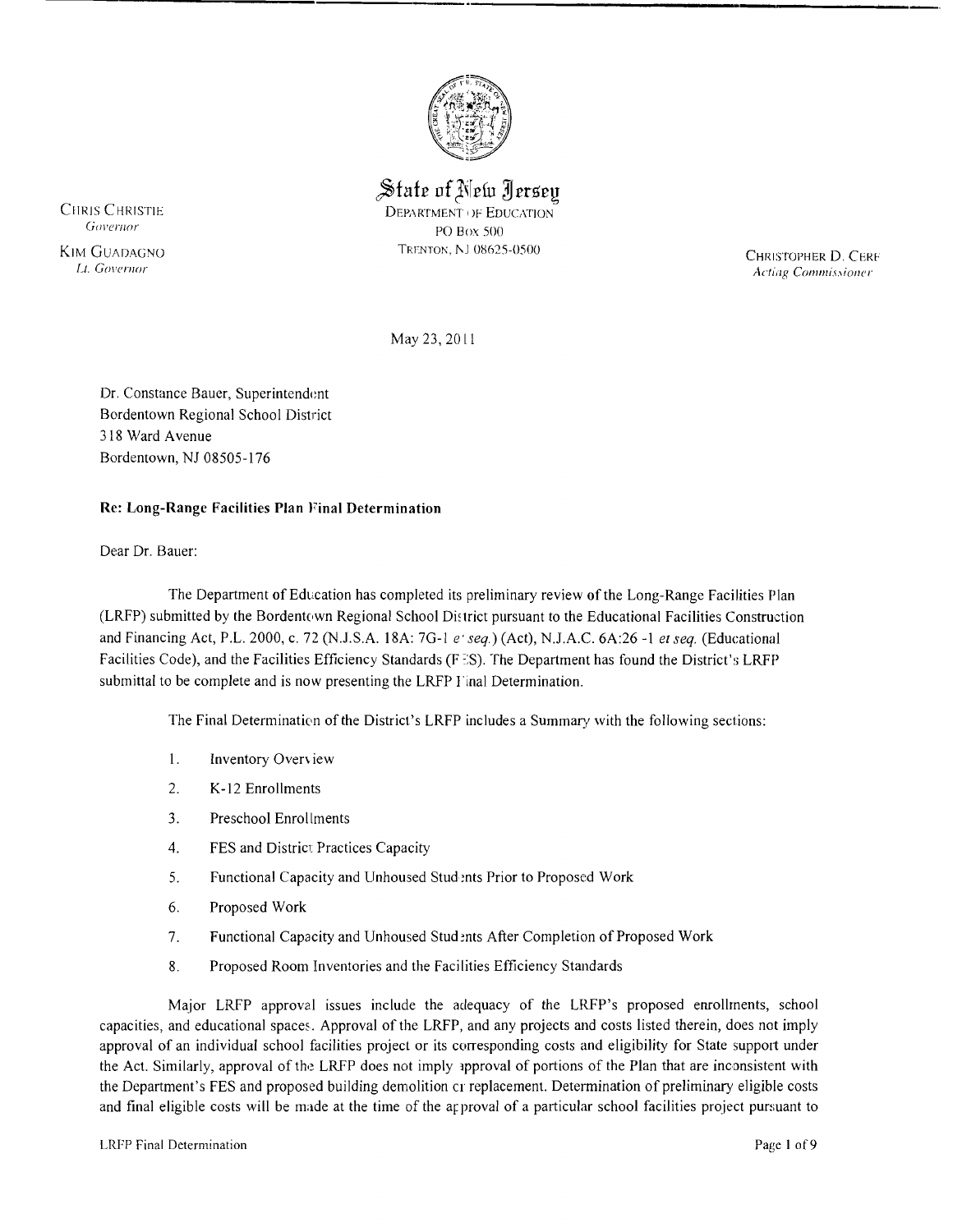N.J.S.A. 18A:7G-5. The District must submit a feasibility study as part of the school facilities project approval process, pursuant to N.J.S.A. 18A:7G-7b, to support prorosed building demolition or replacement. The feasibility study should demonstrate that a building might pose a ris!: to the safety of the occupants after rehabilitation or that rehabilitation is not cost-effective.

**.\_-------------\_.\_---\_.\_--------\_.---------**

Following the approval of the LRFP, the District may submit an amendment to the approved LRFP for Department review. Unless and until an amendment to the LRFP is submitted to and approved by the Commissioner of the Department pursuant to NJ.S.A. l8A:7G-4(c), the approved LRFP shall remain in effect. The District may proceed with the implementation of school facilities projec:s that are consistent with the approved LRFP whether or not the school facilities project contains square footage that may be ineligible for State support.

We trust that this document will adequately explain the Final Determination and allow the District to move forward with the initiation of projects within its LR:;P. Please contact Frank J. LoDoke, Regional Director at the Office of School Facilities at (609) 292-7078 with any questions or concerns that you may have.

Sincerely,

Bernard E. Pinf

Bernard E. Piaia, Jr. Director, Office of School Facilities

Enclosure BEP:FJL:hlj

- c: Division of Field Services
	- Peggy Nicolosi, Executive County Superintendent Bernard E. Piaia, Jr., Director, Office of School Facilities Frank J. LoDolce, Regional Director, Office of School Facilities H. Lyle Jones, Manager, Office of School Facilities Peggy lanoale, School Business Administrator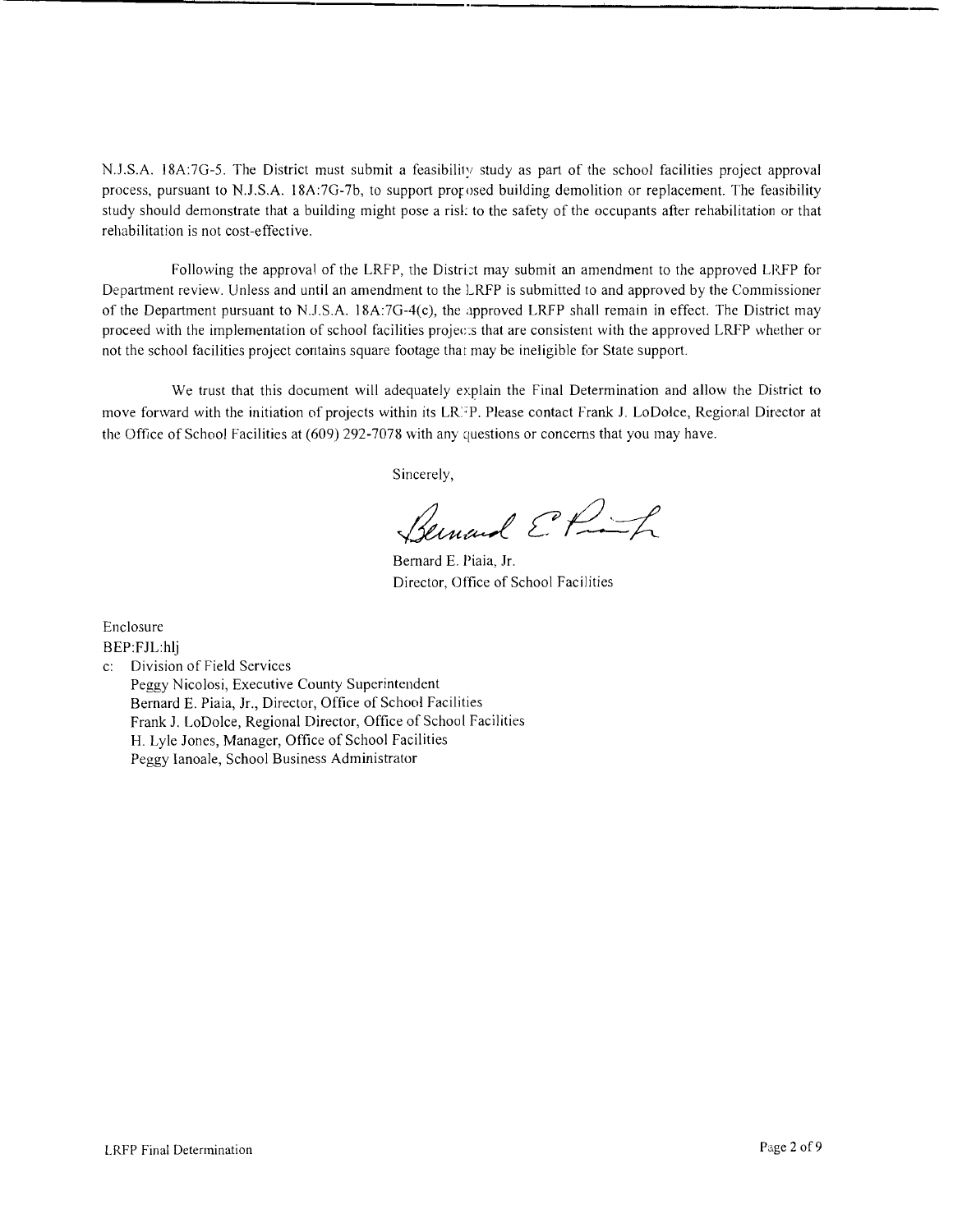### LONG-RANGE FACILITIES PLAN

# **Final Determination Summary**

Bordentown Regional School District

The Department of Education (Department) has completed its review of the Long-Range Facilities Plan (LRFP or Plan) submitted by the Bordentown Regional School District (District) pursuant to the Educational Facilities Construction and Financing Act, P.L. 2000, c.72 (N.J.S.A. 18A:7G-1 et seq.) (Act), N.J.A.C. 6A:26-1 et seq. (Educational Facilities Code), and the Facilities Efficiency Standards (FES).

This is the Department's Final Determination Summary (Summary) of the LRFP. The Summary is based on the standards set forth in the Act, the Educational Facilities Code, the FES, District entered data in the LRFP and Project Application and Tracking System (LRFP website), and District supplied supporting documentation. The Summary consists of seven sections. The referenced reports in *italic* text are standard LRFP reports available on the Department's LRFP website.

#### 1. Inventory Overview

The District provides services for students in grades K-5, 6-8, 9-12. The predominant existing school grade configuration is grades K-5. The predominant proposed school grade configuration is grades K-5. The District is classified as "under 55" district for funding purposes.

The District identified existing and proposed schools, sites, buildings, playgrounds, playfields, and parking lots in its LRFP. The total number of existing and proposed district-owned or leased schools, sites, and buildings are listed in Table 1. A detailed description of each asset can be found in the LRFP website report titled "Site Asset Inventory Report."

|                                                      | Existing | Proposed |
|------------------------------------------------------|----------|----------|
| Sites:                                               |          |          |
| <b>Total Number of Sites</b>                         |          |          |
| Number of Sites with no Buildings                    |          |          |
| Number of Sites with no Instructional Buildings      |          |          |
| <b>Schools and Buildings:</b>                        |          |          |
| Total Number of Schools                              |          |          |
| Total Number of Instructional Buildings              |          |          |
| Total Number of Administrative and Utility Buildings |          |          |
| Total Number of Athletic Facilities                  |          |          |
| <b>Total Number of Parking Facilities</b>            |          |          |
| Total Number of Temporary Facilities                 |          |          |

#### Table 1: Inventory Summary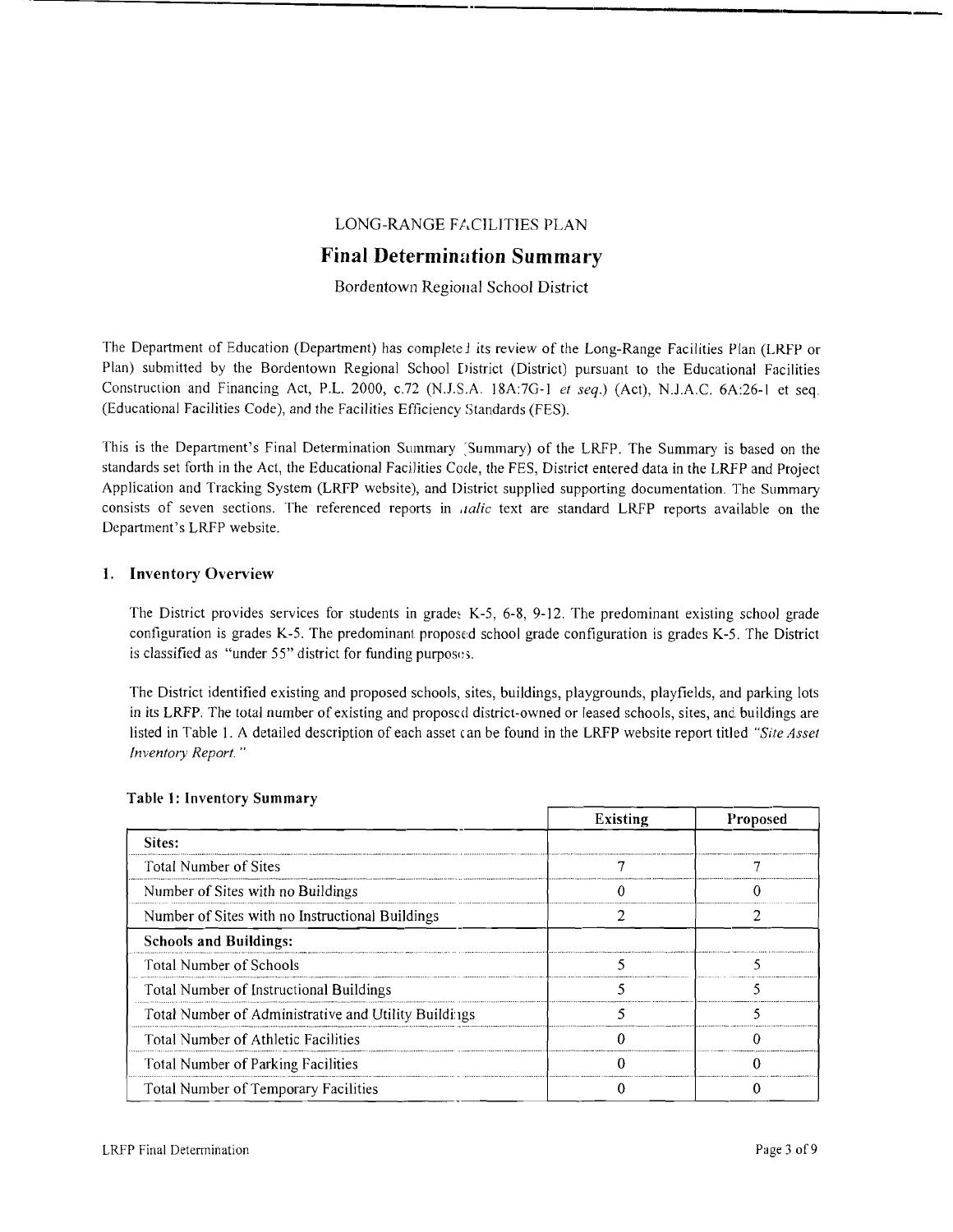As directed by the Department, incomplete school facilities projects that have project approval from the Department are represented as "existing" in the Plan. District schools with incomplete approved projects that include new construction or the reconfiguration of existing program space are as follows: *nJa.* 

Major conclusions are as follows:

- $\blacksquare$ The District is proposing to maintain the existing number of District-owned or leased sites
- The District is proposing to maintain the existing number of District-owned or operated schools.
- The District is proposing to maintain the existing number of District-owned or leased instructional buildings. The District is proposing to maintain the existing number of District-owned or leased noninstructional buildings.

FINDINGS The Department has determined that the proposed inventory is adequate for review of the District's LRFP. However, the LRFP determination does not imply approval of an individual school facilities project listed within the LRFP. The District must subrit individual project applications for project approval. If building demolition or replacement is proposed, the District must submit a feasibility study, pursuant to N.J.S.A. 18A:7G-7b, as part of the application for the pecific school facilities project.

# 2. District Enrollments and School Grade Alignments

The District determined the number of students, or "proposed enrollments," to be accommodated in the LRFP on a district-wide basis and in each school. The District's existing and proposed enrollments and the cohortsurvival projection provided by the Department on the LRFP website are listed in Table 2. Detailed information can be found in the LRFP website report titled *"Enrcllment Projection Detail.* " Existing and proposed school enrollments and grade alignments can be found in the report titled *"Enrollment and School Grade Alignment. "* 

|                                | <b>Actual Enrollments</b><br>2009 | <b>District Proposed</b><br><b>Enrollments</b> | Department's LRFP<br><b>Website Projection</b> |  |
|--------------------------------|-----------------------------------|------------------------------------------------|------------------------------------------------|--|
| Grades K-12:                   |                                   |                                                |                                                |  |
| Grades K-5, including SCSE     | 1.101                             | 873                                            | 873                                            |  |
| Grades 6-8, including SCSE     | 487                               | 470                                            | 470                                            |  |
| Grades 9-12, including SCSE    | 763                               | 670                                            | 670                                            |  |
| Pre-Kindergarten:              |                                   |                                                |                                                |  |
| Pre-Kindergarten, Age 3        | n/a                               | n/a                                            | n/a                                            |  |
| Pre-Kindergarten, Age 4<br>n/a |                                   | n/a                                            | n/a                                            |  |
| Pre-Kindergarten, SCSE         | n/a<br>n/a                        |                                                | n/a                                            |  |
| <b>District Totals</b>         | 2,351                             | 1.996                                          | 1,996                                          |  |

#### Table 2: Enrollment Comparison

*"SCSE"* = *Self·Contained Special Education* 

Major conclusions are as follows:

- The District elected to use the Department's LRFP website projection. Supporting documentation was submitted to the Department as required to justify the proposed enrollments.
- The District is planning for declining enrollments.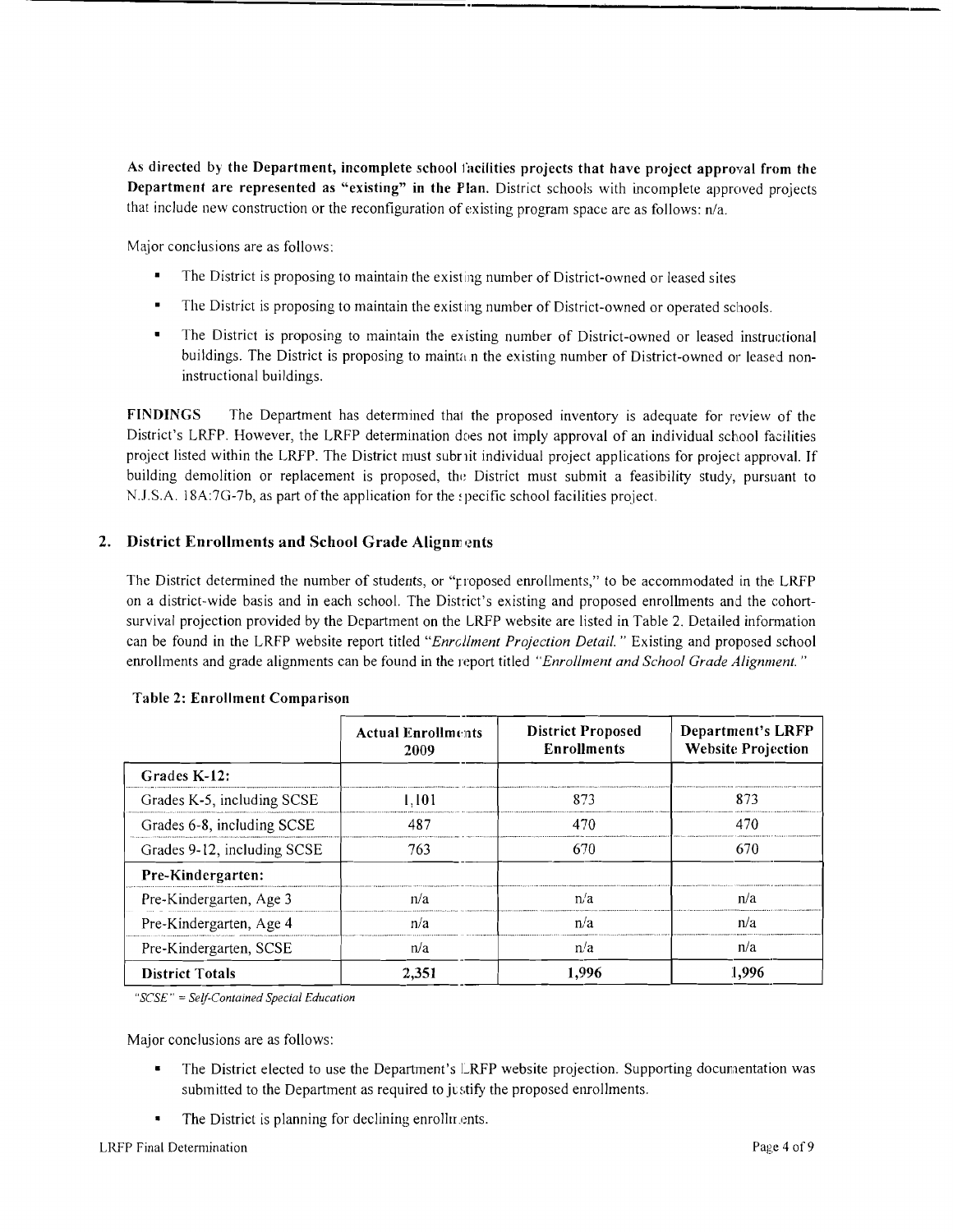$\blacksquare$ The District is not an ECPA (Early Childhood Program Aid) District.

**.\_--------------------,--\_.\_----\_.\_------**

**FINDINGS** The Department has determined that the District's proposed enrollments are supportable for review of the District's LRFP. The Department will require a current enrollment projection at the time an application for a school facilities project is submittee incorporating the District's most recent Fall Enrollment Report in order to verify that the LRFP's planned capacity is appropriate for the updated enrollments.

# **3. FES and District Practices Capacity**

The proposed room inventories for each school were analyzed to determine whether the LRFP provides adequate capacity for the proposed enrollments. Two capacity calculation methods, called *"FES Capacity"* and *"District Practices Capacity,* " were used to assess existing and proposed school capacity in accordance with the FES and District program delivery practices. A I hird capacity calculation, called *"Functional Capacity, "*  determines Unhoused Students and potential State su port for school facilities projects. Functional Capacity is analyzed in Section 5 of this Summary.

- *FES Capacity* only assigns capacity to pre-kindergarten *(if district-owned or operated)*, kindergarten, general, and self-contained special education classrooms. No other room types are considered to be capacity-generating. Class size is based on the FES and is prorated for classrooms that are sized smaller than FES classrooms. FES Capacity is most accurate for elementary schools, or schools with non-departmentalized programs, in which imtruction is "homeroom" based. This capacity calculation may also be accurate for middle schools derending upon the program structure. However, this method usually significantly understates available high school capacity since specialized spaces that are typically provided in lieu of general classrooms are not included in the capacity calculations.
- *District Practices Capacity* allows the District to include specialized room types in the capacity calculations and adjust class size to reflect actual practices. This calculation is used to review capacity and enrollment coordination in middle and tigh schools.

A capacity utilization factor in accordance with the FES is included in both capacity calculations. A 90% capacity utilization rate is applied to classrooms servir g grades K-8. An 85% capacity utilization rate is applied to classrooms serving grades 9-12. No capacity utilization factor is applied to preschool classrooms.

Table 3 provides a summary of existing and proposed district-wide capacities. Detailed information can be found in the LRFP website report titled "FES and District Practices Capacity."

|                                            | <b>Total FES Capacity</b> | <b>Total District Practices Capacity</b> |  |
|--------------------------------------------|---------------------------|------------------------------------------|--|
| $(A)$ Proposed Enrollments                 | 2,013.00                  | 2,013.00                                 |  |
| $  (B)$ Existing Capacity                  | 2,057.19                  | 3,111.05                                 |  |
| <i>Existing Capacity Status (B)-(A)</i>    | 44 19                     | 1.098.05                                 |  |
| (C) Proposed Capacity                      | 2.057.19                  | 3.111.05                                 |  |
| <i>\</i> *Proposed Capacity Status (C)-(A) | 44 19                     | 1.098.05                                 |  |

#### **Table 3: FES and District Practices Capacity Summtary**

*• Positive numbers signify surplus capacity; negative numbers signify inadequate capacity. Negative values for District Practices capacity are acceptable* if*proposed enrollments do not exceed 100% capacity utilization.*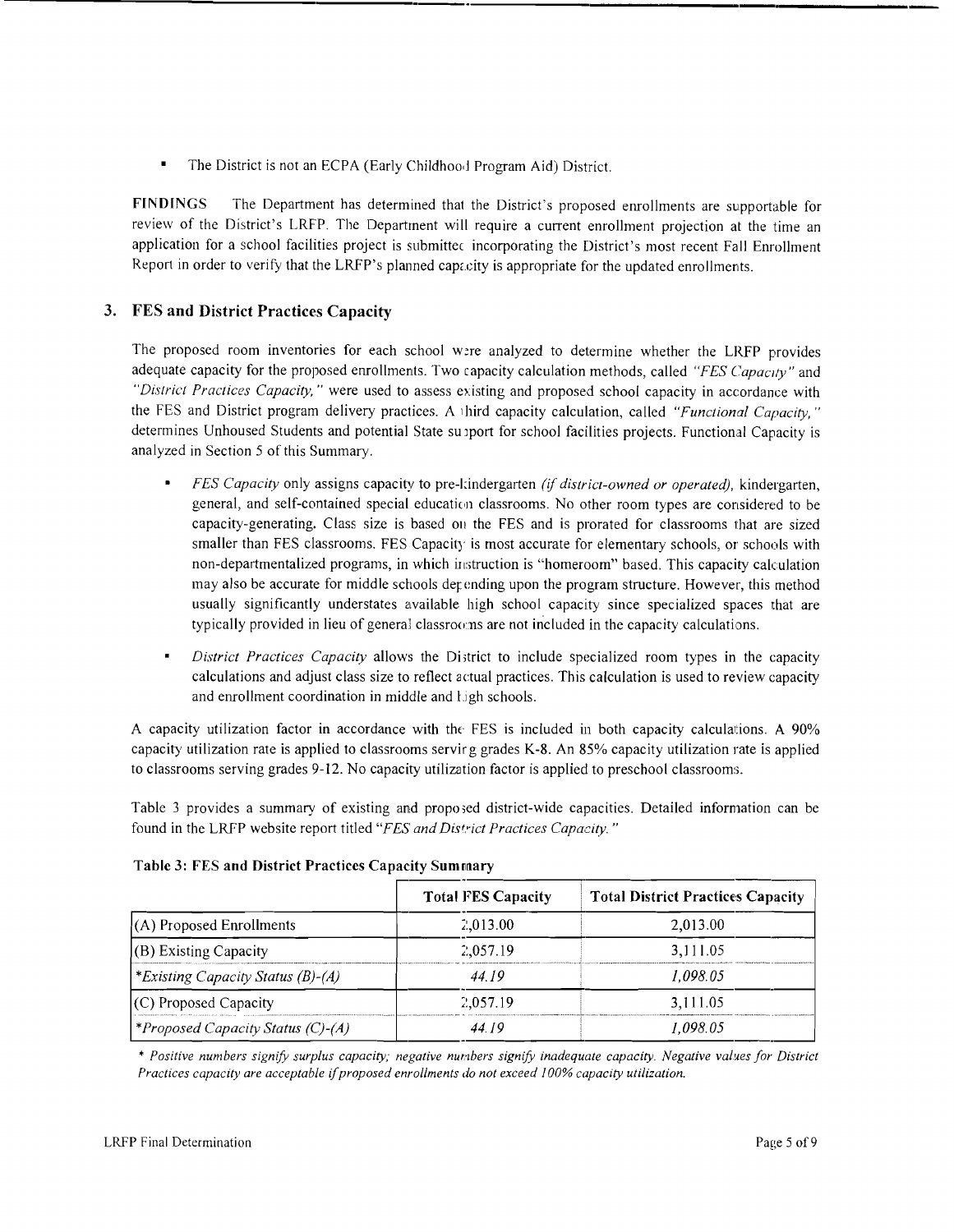Major conclusions are as follows:

- The District has appropriately coordinated proposed school capacities and enrollments in the LRFP.
- Adequate justification has been provided by the District if capacity for a school deviates from the proposed enrollments by more than 5%.

FINDINGS The Department has determined that the proposed District capacity, in accordance with the proposed enrollments, is adequate for review of the District's LRFP. The Department will require a current enrollment projection at the time an application for a school facilities project is submitted, incorporating the District's most recent Fall Enrollment Report, in order to verify that the LRFP's planned capacity meets the District's updated enrollments.

# **4. Functional Capacity and Unhoused Students Prior to Proposed Work**

**---------------,-------\_.\_-------------**

*Functional Capacity* was calculated and compared to the proposed enrollments to provide a preliminary estimate of Unhoused Students and new construction funding eligibility Functional Capacity is the adjusted gross square footage of a school building *(total gross square feet minus excluded space)* divided by the minimum area allowance per Full-time Equivalent student for the grade level contained therein. Unhoused Students is the number of students projected to be enrolled in the District that exceeds the Functional Capacity of the District's schools pursuant to NJ.A.C. 6A:26-2 2(c).

*"Excluded Square Feet"* in the LRFP Functional Capacity calculation includes (1) square footage exceeding the FES for any pre-kindergarten, kindergarten, general education, or self-contained special education classroom; (2) grossing factor square footage *(corridors, stairs, r,1echanical rooms, etc.)* that exceeds the FES allowance, and (3) square feet proposed to be demolished or discontinued from use. Excluded square feet may be revised during the review process for individual school facilities projects.

Table 4 provides a preliminary assessment of Functional Capacity, Unhoused Students, and Estimated Maximum Approved Area for the various grade groups in accordance with the FES. Detailed information concerning the calculation and preliminary excluded square feet can be found in the LRFP website reports titled *"Functional Capacity and Unhoused Students"* and *"j·'unctional Capacity Excluded Square Feet. "* 

|                        | Α<br>Proposed<br>Enrollment | В<br>Estimated<br>Existing<br>Functional<br>Capacity | $C = A-B$<br>Unhoused<br><b>Students</b> | D<br>Area<br>Allowance<br>(gsf/students) | $E = C \times D$<br><b>Estimated Maximum</b><br>Approved Area for<br><b>Unhoused Students</b> |
|------------------------|-----------------------------|------------------------------------------------------|------------------------------------------|------------------------------------------|-----------------------------------------------------------------------------------------------|
| *Elementary (PK-5)     | 873                         | 1,455.59                                             | $\theta$                                 | 125.00                                   |                                                                                               |
| Middle $(6-8)$         | 470                         | 669                                                  | 0                                        | 134.00                                   |                                                                                               |
| $High (9-12)$          | 670                         | 1,055.87                                             | $\Omega$                                 | 151.00                                   |                                                                                               |
| <b>District Totals</b> | 2,013                       | 3,180.46                                             |                                          |                                          |                                                                                               |

Table 4: Functional Capacity and Unhoused Students Prior to Proposed Work

\**Since the District* is *not an ECPA district, general edw',1tion preschool students are not included in the calculations. Special education preschool students,* if*applicable, are inch,ded in the calculations/or grades PK-5.*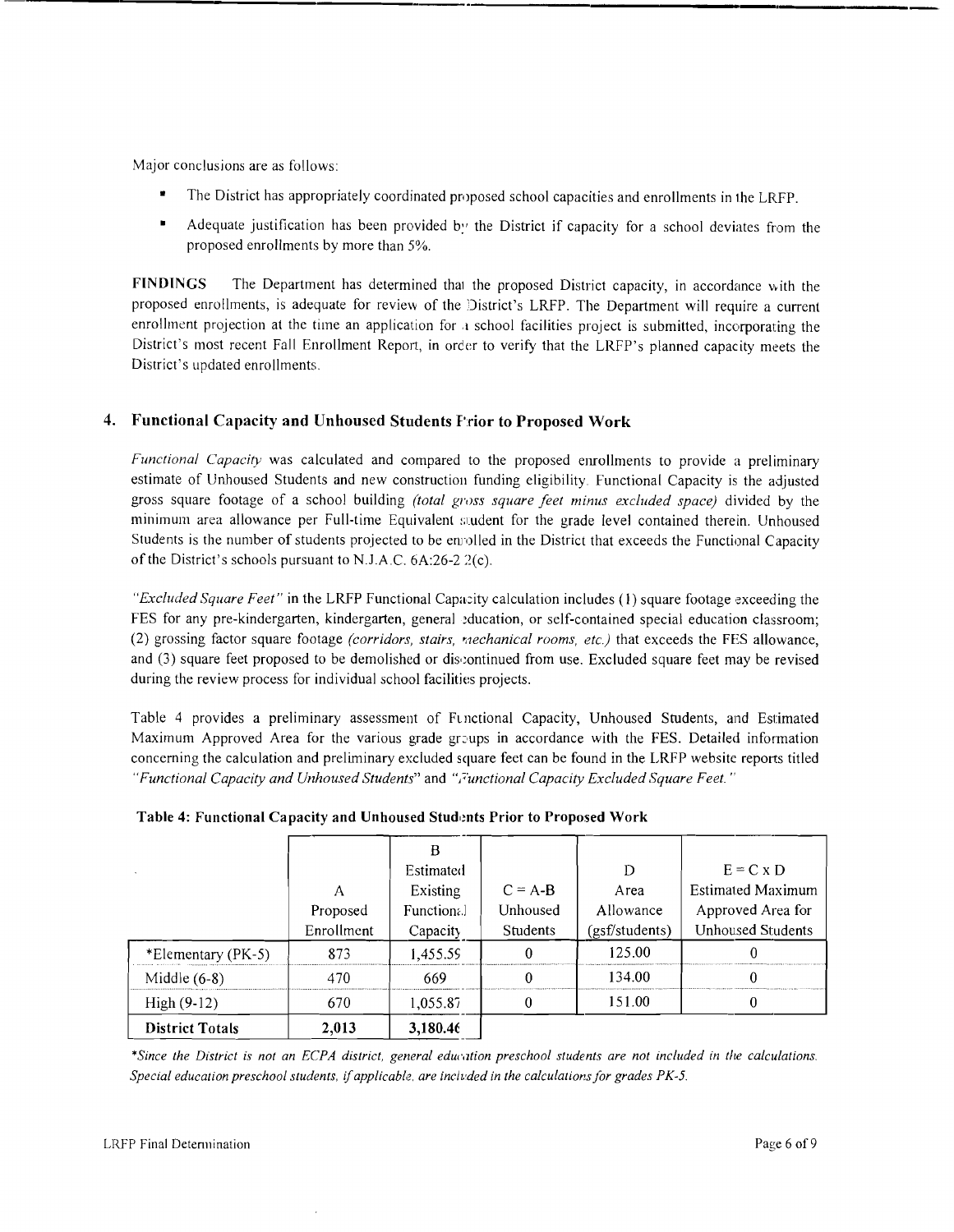Major conclusions are as follows:

The calculations for "Estimated Existing Functional Capacity" do not include school facilities projects that have been approved by the Department but were not under construction or complete at the time of Plan submission.

----------------\_.\_------\_.\_-----

- • The District. based on the preliminary LRFP assessment, does not have Unhoused Students for the following FES grade groups Grades,  $K-5$ , 6- $\epsilon$ , 9-12.
- The District, based on the preliminary LRFP assessment, has Unhoused Students for the following FES grade groups: *n/a.*
- The District is not an ECPA District. Therefore, pre-kindergarten students are not included in the calculations.
- The District is not proposing to demolism or discontinue the use of existing District-owned instructional space. The Functional Capacity calculation excludes square feet proposed to be demolished or discontinued for the following FES grade groups:  $n/a$ .

FINDINGS Functional Capacity and Unhoused Students calculated in the LRFP are preliminary estimates. Justification for square footage in excess of the FES and the determination of additional excluded square feet Preliminary Eligible Costs (PEC), and Final Eligible Costs (FEC) will be included in the review process for specific school facilities projects. A feasibility study undertaken by the District is required if building demolition or replacement is proposed per N.J.A.C.  $6A:26-2.3(b)(10)$ .

#### 5. Proposed Work

The District was instructed to review the condition of its facilities and sites and to propose corrective *".system"*  and *"inventory"* actions in its LRFP. "System" actions upgrade existing conditions without changing spatial configuration or size. Examples of system actions ir.clude new windows, finishes, and mechanical systems. *"Inventory"* actions address space problems by rerioving, adding, or altering sites, schools, buildings and rooms. Examples of inventory actions include builjing additions, the reconfiguration of existing walls, or changing room use.

Table 5 summarizes the type of work proposed in the District's LRFP for instructional buildmgs. Detailed information can be found in the LRFP website reports titled *"Site Asset Inventory," "LRFP Systems Actions Summary," and "LRFP Inventory Actions Summary."* 

| <b>Type of Work</b>                                            | Work Included in LRFP |  |  |
|----------------------------------------------------------------|-----------------------|--|--|
| <b>System Upgrades</b>                                         | Yes                   |  |  |
| <b>Inventory Changes</b>                                       |                       |  |  |
| Room Reassignment or Reconfiguration                           |                       |  |  |
| <b>Building Addition</b>                                       |                       |  |  |
| New Building                                                   |                       |  |  |
| Partial or Whole Building Demolition or Discontinuation of Use |                       |  |  |
| New Site                                                       |                       |  |  |

Table 5: Proposed Work for Instructional Buildings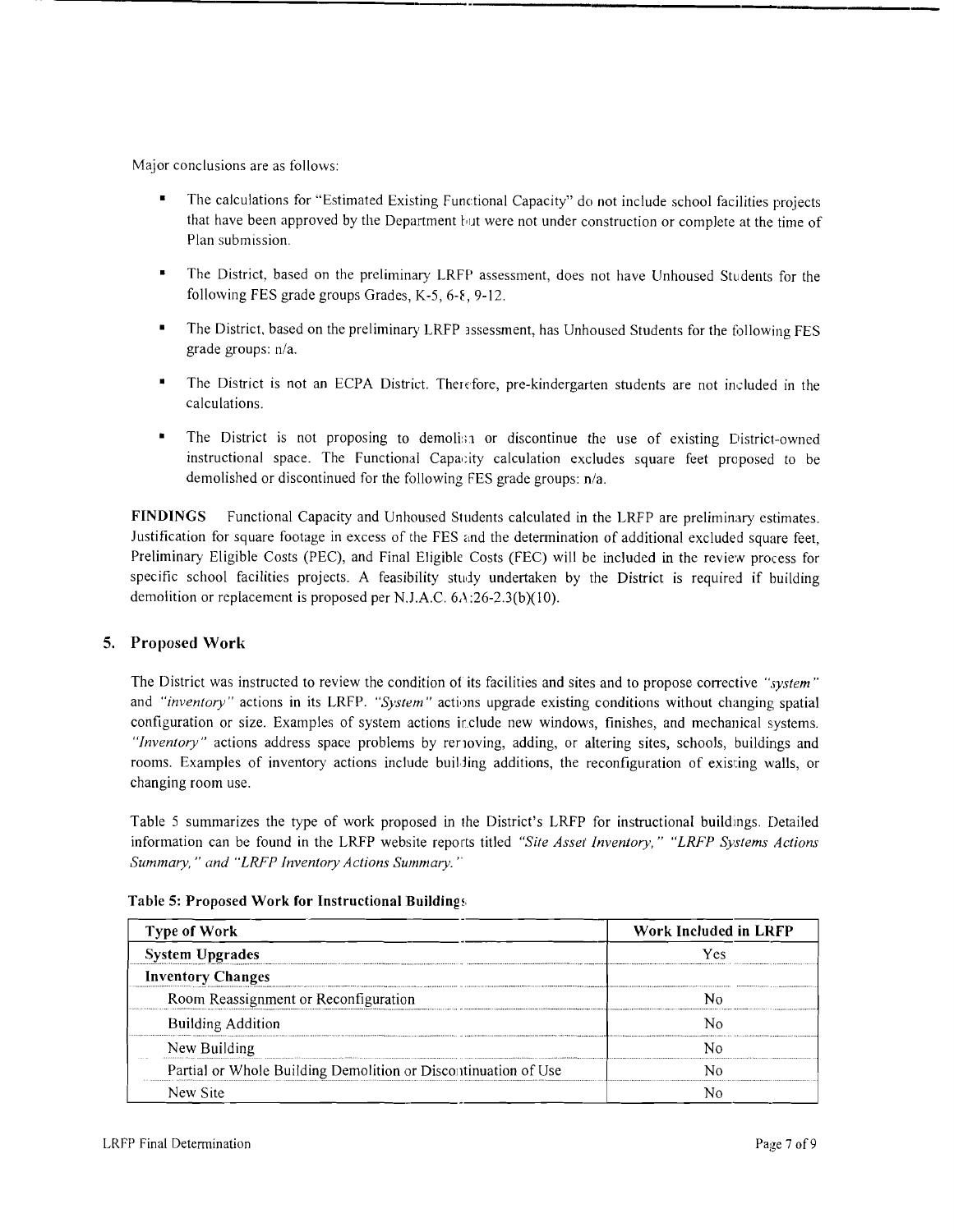Major conclusions are as follows:

• The District has proposed system upgrades in one or more instructional buildings.

to a construct the contract of the series of the series of the construction of the construction of the construction of the construction of the construction of the construction of the construction of the construction of the

- The District has not proposed inventory changes, including new construction, in one or more instructional buildings.
- The District has not proposed new construc. on in lieu of rehabilitation in one or more instructional buildings.

Please note that costs represented in the LRFP are fer capital planning purposes only. Estimated costs are not intended to represent preliminary eligible costs or final eligible costs of approved school facilities projects.

The Act (N.J.S.A. 18A:7G-7b) provides that all school facilities shall be deemed suitable for rehabilitation unless a pre-construction evaluation undertaken by the District demonstrates to the satisfaction of the Commissioner that the structure might pose a risk to the safety of the occupants even after rehabilitation or that rehabilitation is not cost-effective. Pursuant to N.J.A.C.  $6A:26-2.3(b)(10)$ , the Commissioner may identify school facilities for which new construction is proposed in lieu of rehabilitation for which it appears from the information presented that new construction is justified, provided, however, that for such school facilities so identified, the District must submit a feasibility study as part of the application for the specific school facilities project. The cost of each proposed building replacement is compared to the cost of additions or rehabilitation required to eliminate health and safety deficiencies and to achieve the District's programmatic model.

Facilities used for non-instructional or non-educational purposes are ineligible for State support under the Act. However, projects for such facilities shall be revic wed by the Department to determine whether they are consistent with the District's LRFP and whether the facility, if it is to house students (full or part time) conforms to educational adequacy requirements. These projects shall conform to all applicable statutes and regulations.

**FINDINGS** The Department has determined that the proposed work is adequate for review of the District's LRFP. However, Department approval of proposed work in the LRFP does not imply that the District may proceed with a school facilities project. The District must submit individual project applications with cost estimates for Department project approval. Both s( hool facilities project approval and other capital project review require consistency with the District's approwd LRFP.

#### **6. Functional Capacity and Unhoused Students After Completion** of Proposed **Work**

The *Functional Capacity* of the District's schools *after* completion of the scope of work proposed in the LRFP was calculated to highlight any remaining Unhoused Students.

Table 6 provides a preliminary assessment of Unhoused Students and Estimated Remaining Maximum Area after completion of new construction proposed in the LRFP, if applicable. Detailed information concerning the calculation can be found in the website report titled '*Functional Capacity and Unhoused Students.*"